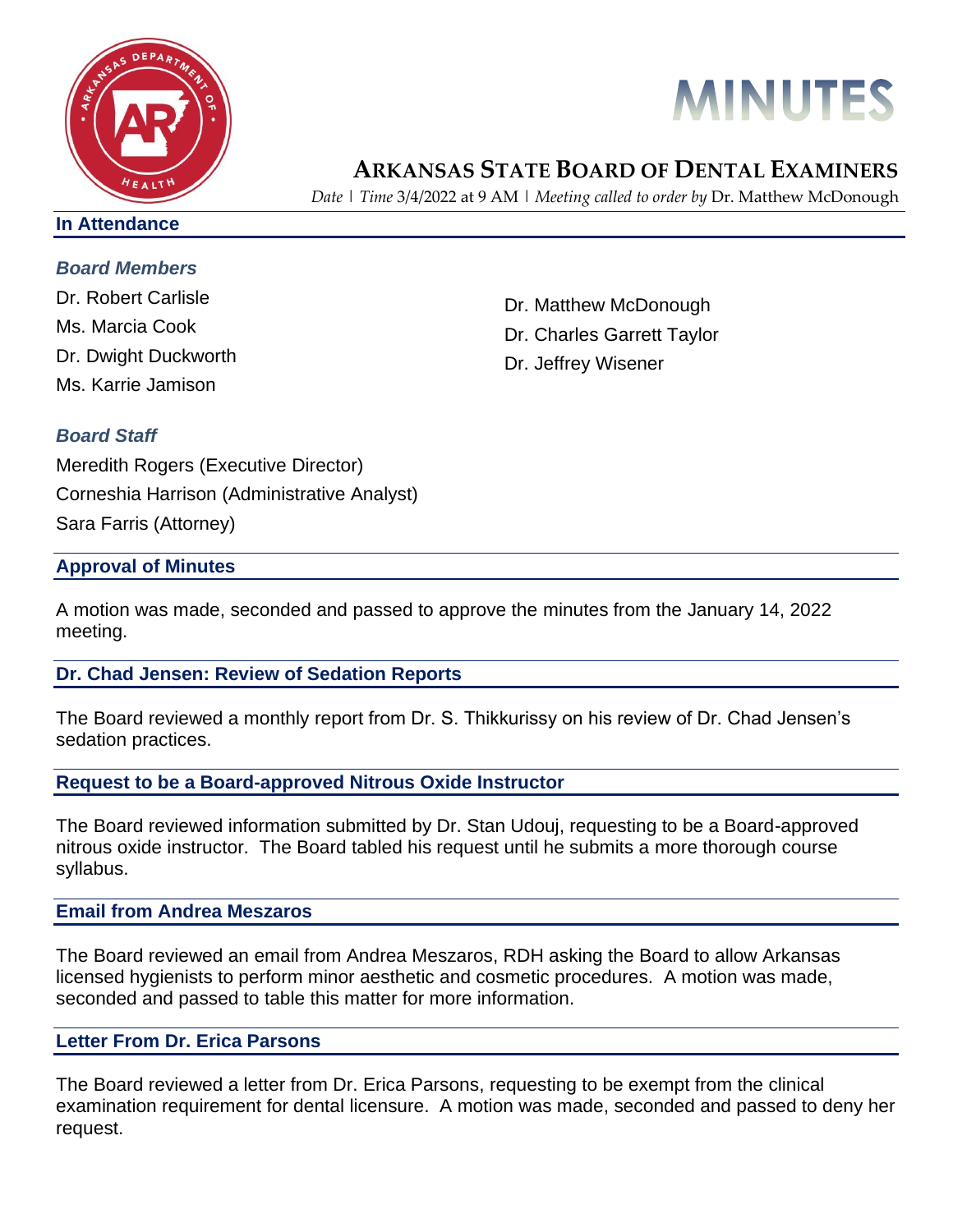# **Conference with Samantha Sanders, RDA**

Pursuant to a complaint that was filed against a dentist, Samantha Sanders, RDA appeared before the Board to answer if she has ever used a high-speed handpiece in the doctor's practice. Answering no, a motion was made, seconded and passed to dismiss the complaint, and the conference was concluded.

#### **Fictitious Name Requests**

The following fictitious names were reviewed and approved:

| <b>DENTIST</b>         | <b>REQUESTED FICTITIOUS NAME</b>  |
|------------------------|-----------------------------------|
| Dr. Nathaniel Behrents | <b>NWA Endodontic Specialists</b> |
| Dr. Luke Fruchey       | <b>Two Rivers Dental Care</b>     |

The following fictitious names were reviewed and denied or tabled:

| <b>DENTIST</b>           | <b>REQUESTED FICTITIOUS NAME</b>                                                                    |
|--------------------------|-----------------------------------------------------------------------------------------------------|
| Dr. Brian Lane           | <b>Arkansas Dental Sleep Solutions</b>                                                              |
|                          | Reason for denial: Implication that Dr. Lane is a<br>specialist in a specialty that does not exist. |
| Dr. Clemissa Harris      | <b>Louise Hage Medical and Dental Center</b>                                                        |
|                          | Reason for denial: Inclusion of the word<br>"medical" in requested fictitious name.                 |
| Dr. Billy Randall Machen | <b>Dental Specialty Group of Little Rock</b><br>Tabled for more information.                        |
|                          |                                                                                                     |

#### **Reports**

#### *Complaint Committee Report*

The Committee met at 6:00 pm on March 3, 2022 and reviewed six complaints. Two of the complaints were tabled for more information and four complaints were dismissed. The next Complaint Committee meeting is scheduled for Thursday, May 5, 2022 at 6 pm.

# *Rules & Regulations Committee Report*

The Committee met on March 2, 2022 and discussed the following:

- Draft of a proposed article on teledentistry
- Having a "retired status" for dentists and hygienists
- Unaccredited dental assisting schools

The next Rules & Regulations Committee meeting is scheduled for May 4, 2022 at 6 pm via zoom.